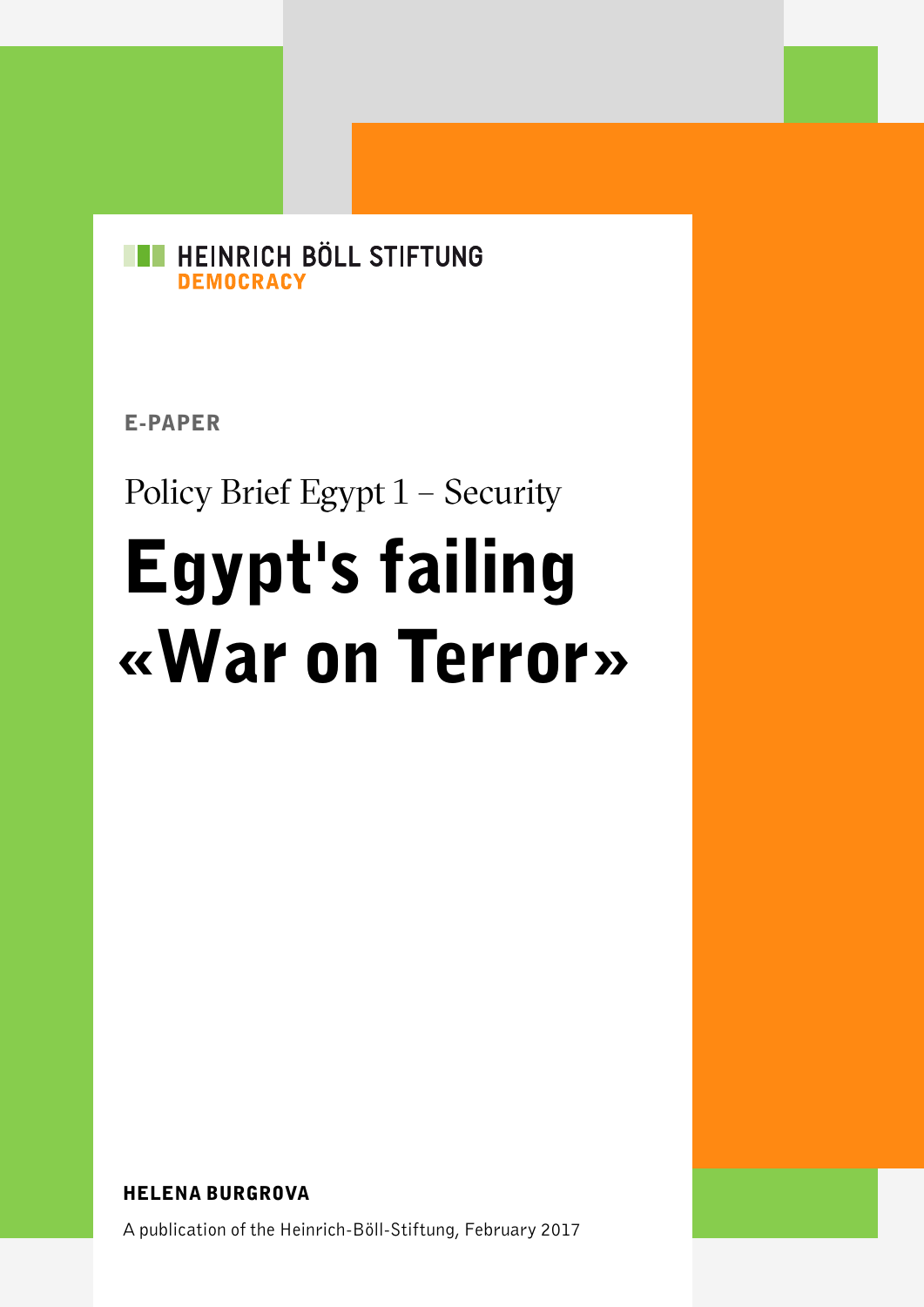# Egypt's failing «War on Terror»

by Helena Burgrova

#### Contents

| Preface to the Series                                     | 3  |
|-----------------------------------------------------------|----|
| The Muslim Brotherhood, the imagined terrorist mastermind | 5  |
| Destroying the firewall against extremism                 | 5  |
| Radicalization in the context of the «War on Terror»      | 7  |
| Egyptian prisons $-$ incubators of militancy              | 8  |
| The rise of the Egyptian branch of the Islamic State      | 9  |
| Sinai – between Terrorism and Insurgency                  | 10 |
| Policy recommendations                                    | 12 |
| The Author                                                | 14 |
| Imprint                                                   | 14 |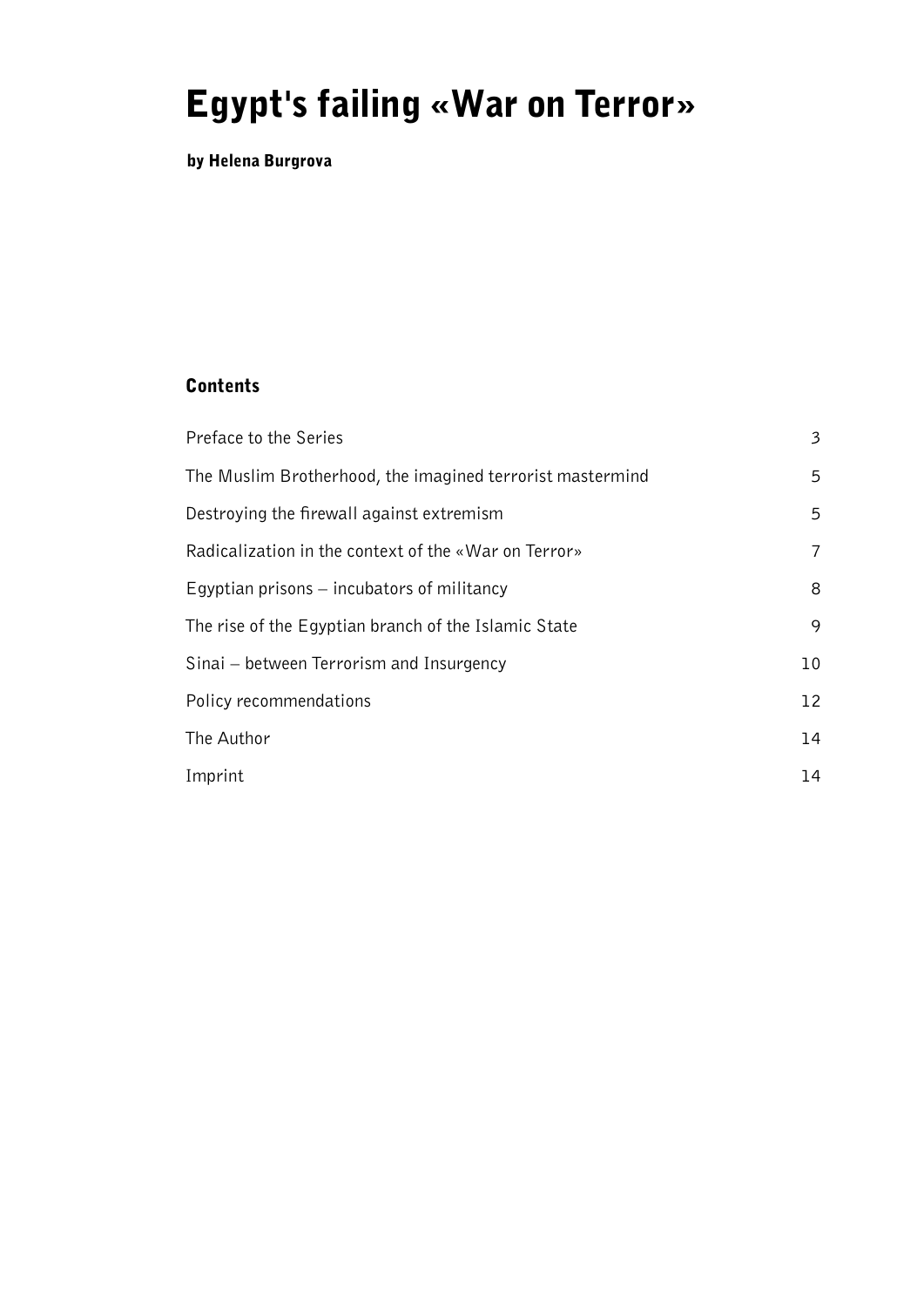# <span id="page-2-0"></span>Preface to the Series Policy Brief Egypt

*Despite waging a «war on terror» for more than three years, the current Egyptian leadership has failed to provide lasting security. Instead of focusing on the real terrorist threats that do exist, the security approach was exploited to silence and remove political opponents and to squash resistance against authoritarian rule. The destruction of the Muslim Brotherhood has allowed Jihadist to dominate the Islamist field, while the heavy-handed approach in Sinai has alienated the local population without effectively eliminating the Egyptian sanctuary of the Islamic. German foreign policy should condition security cooperation with the Egyptian state on a focus on the real threats, and offer development support to help rebuild relations between deprived communities in Sinai and the Egyptian state.*

Since the takeover by former army chief Abdel Fattah al-Sisi in 2013, Egypt has been waging a «war on terror». The counterterrorism campaign has, however, not made Egypt more secure. The reason is that the «war on terror» has, for a large part, been a pretext to legitimize the ousting of former President Muhammad Mursi of the Muslim Brotherhood in mid-2013, and to solidify the position of the post-coup leadership by purging real and imagined followers of the organization. Entangled in the long legacy of the conflict between the state and the Muslim Brotherhood, Egypt under al-Sisi's leadership continues to insist that fighting the Muslim Brotherhood and its supporters is the *only* way to eradicate terrorism and establish security and stability in the country.

By the rigid focus on the Muslim Brotherhood as the main culprit and mastermind behind terrorist activities in Egypt, the Egyptian government suppresses a wide range of Egyptians whose complicity in terrorist activities is highly questionable.**[1]** The counterterrorism campaign thus appears less like a strategy based on credible evidence and more like a collective punishment of those who opposed Mursi's deposition and/or protested the subsequent political developments. Meanwhile, existing terrorist formations such as *Ansar Bayt al-Maqdis/Wilayat Sinai* (ABM/WS), the local franchise of the so-called Islamic State (IS) and the most lethal terrorist group in Egypt, have strengthened their position, and new Jihadi-terrorist groups have emerged.

1 Marc Lynch (2016): «Is the Muslim Brotherhood a terrorist organization or a firewall against violent extremism?» The Washington Post. Available at: [www.washingtonpost.com/news/monkey-cage/](http://www.washingtonpost.com/news/monkey-cage/wp/2016/03/07/is-the-muslim-brotherhood-a-terrorist-organization-or-a-firewall-against-violent-extremism/?utm_term=.5222cc35343b) [wp/2016/03/07/is-the-muslim-brotherhood-a-terrorist-organization-or-a-firewall-against-violent](http://www.washingtonpost.com/news/monkey-cage/wp/2016/03/07/is-the-muslim-brotherhood-a-terrorist-organization-or-a-firewall-against-violent-extremism/?utm_term=.5222cc35343b)[extremism/?utm\\_term=.5222cc35343b](http://www.washingtonpost.com/news/monkey-cage/wp/2016/03/07/is-the-muslim-brotherhood-a-terrorist-organization-or-a-firewall-against-violent-extremism/?utm_term=.5222cc35343b) (Accessed 5 December 2016).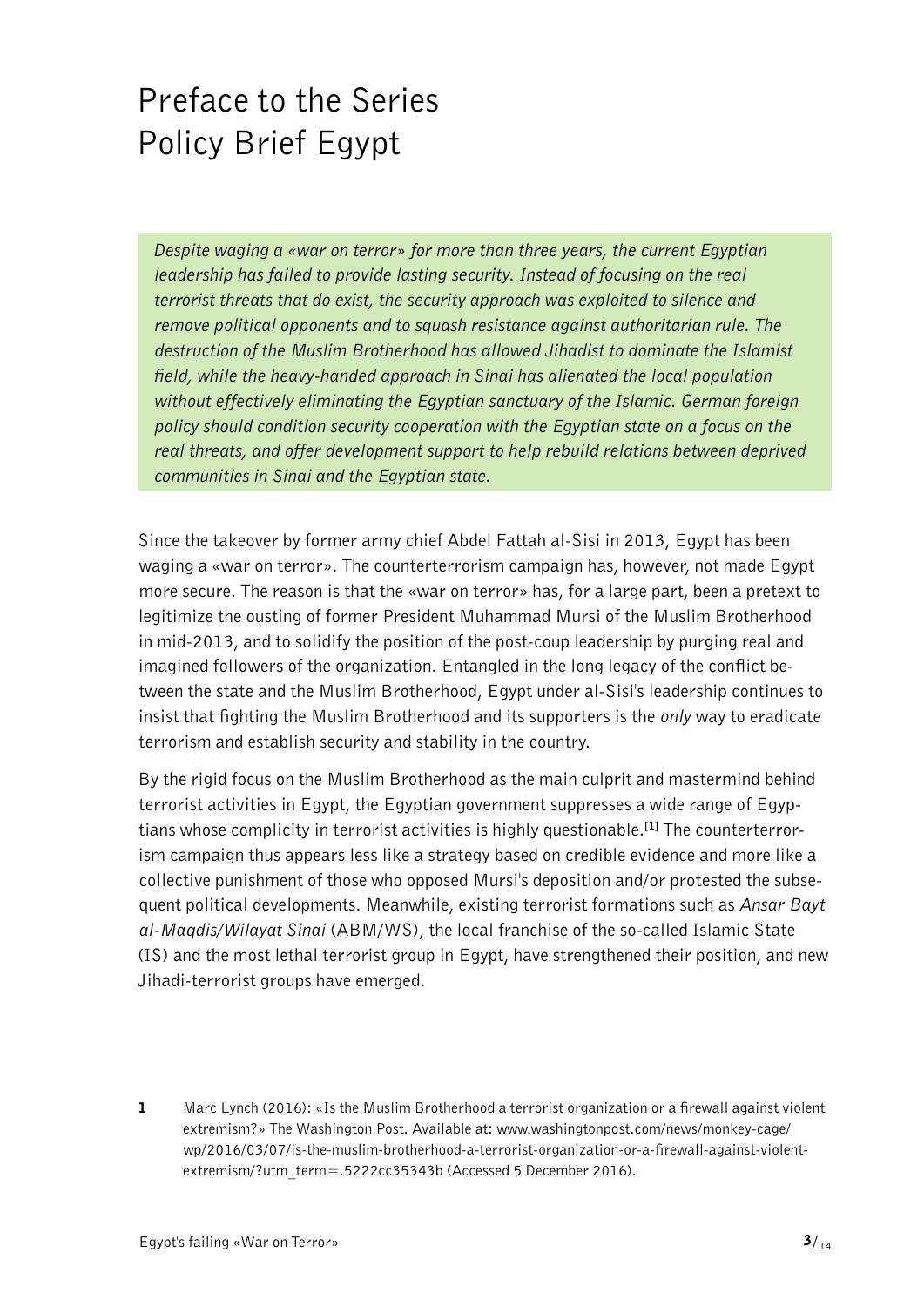After an intense security campaign that peaked in 2015 with at least 100 counterterrorism operations per month on the Egyptian mainland (not counting Sinai), the authorities managed to dismantle many militant organizations and bring down the number of terrorist attacks there. Yet, they have not succeeded to eliminate the terrorist threat,**[2]** as was demonstrated most recently by the deadly attack on the Coptic St. Peter Church near St. Mark's Cathedral in Cairo on December 11, 2016.

The government's inflexibility and/or unwillingness to reassess the terrorist threat and the heavy-handed counterterrorism measures, which target scores of Egyptians beyond the perceived terrorists, affect the security outlook in the mid- and long-term. The radicalization of disenfranchised Muslim Brotherhood members along with other Egyptians, and the strengthening of the transnational terrorist networks of IS and al-Qaeda in Egypt are among the fallout of this misguided strategy and represent major destabilizing factors to be concerned about.

2 TIMEP – The Tahrir Insitute for Middle East Policy/Egypt Security Watch (2015): «Egypt's rising security threat», p. 16. Available at: https://timep.org/wp-content/uploads/2015/11/Tahrir\_Report FINAL WEB.pdf (Accessed 10 December 2016).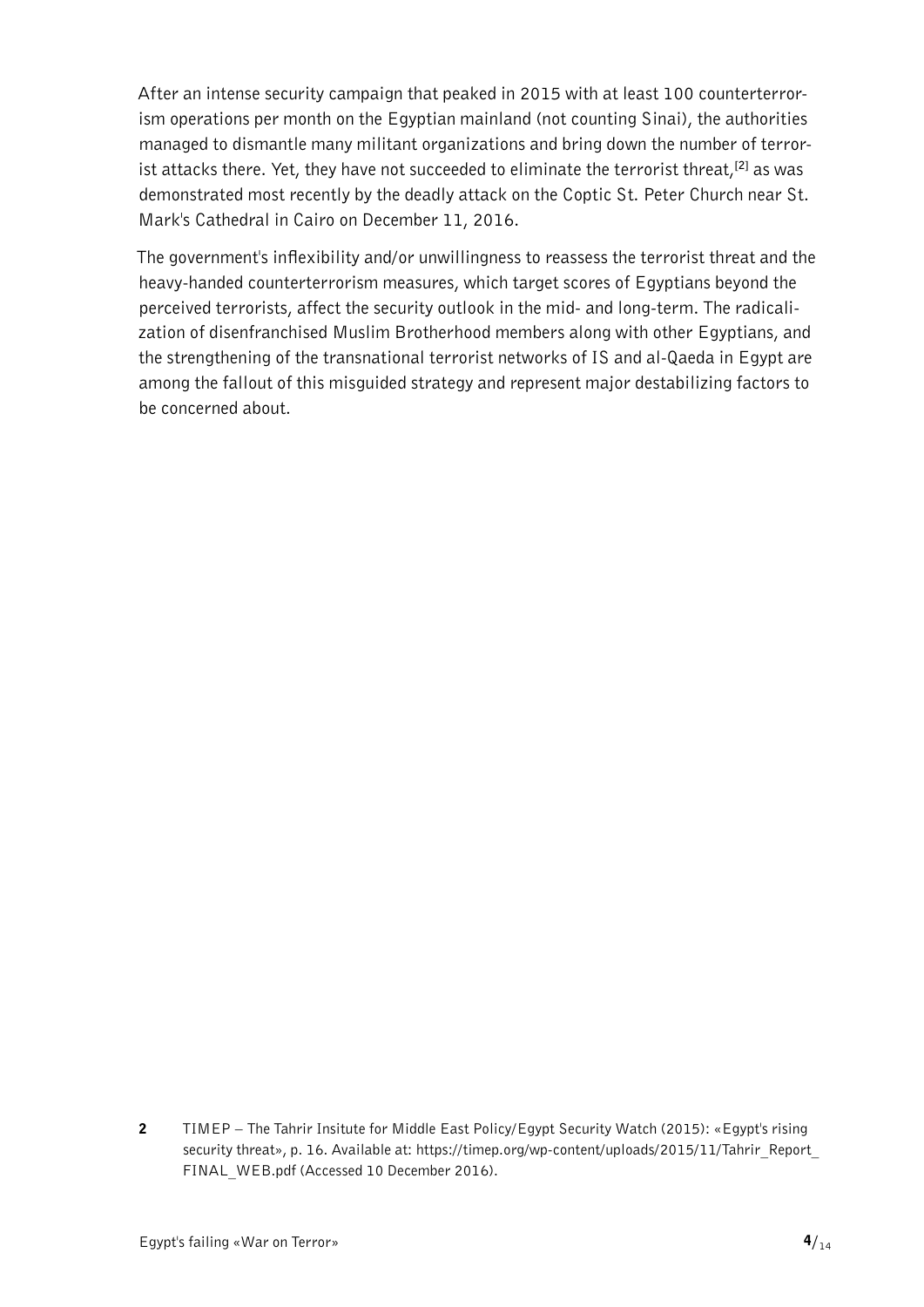# <span id="page-4-0"></span>The Muslim Brotherhood, the imagined terrorist mastermind

Arbitrary arrests, forced disappearance, torture, death penalties, and extra-judicial killings including the massacre of at least 800 of Mursi's supporters at the Raba' al-Adawiyya and al-Nahda Sit-ins in Cairo in August 2013 have made up the essence of the Egyptian counterterrorism campaign since July 2013.**[3]** The Muslim Brotherhood, the major organized political force in Egypt and since late 2013 officially designated as a terrorist organization, has been its central target. Between January 2014 and January 2016, 71 percent of all counterterrorism operations on Egypt's mainland were aimed at the Brotherhood. The average number of arrests of alleged Brotherhood members per month, which was above 500 during that period, dropped sharply in 2016 (to as little as 78 arrests in the first half of 2016), suggesting that by that time, the formal and informal networks of the organization had been largely destroyed.**[4]**

Fueled by popular resentment towards the Brotherhood, especially in the early aftermath of the coup, and against the backdrop of the regional instability and the rise of Islamist extremism in Syria and Iraq, the security crackdown on the Muslim Brotherhood was easily justified. Attacking the Brotherhood also had the clear – if questionable – advantage of guaranteed «successes». The Brotherhood's strictly hierarchical structure and clearly defined membership base, along with its outreach programs through known social enterprises and the detailed intelligence that the Egyptian security forces had collected over decades made the movement an easy target.

### Destroying the firewall against extremism

The security crackdown, unprecedented in its brutality and extent when compared to the Mubarak era, has left the once powerful organization in tatters. The group is organizationally and ideologically fragmented, which leaves its members susceptible to radicalization and/or recruitment by militants. In this respect, the crackdown appears to be a grave strategic error that is likely to create a blowback. The Muslim Brotherhood as known in past decades does not exist anymore.**[5]** The members who have not been imprisoned or

- 3 HRW Human Rights Watch (2014): «All according to plan». Available at [www.hrw.org/sites/](http://www.hrw.org/sites/default/files/reports/egypt0814web_0.pdf) [default/files/reports/egypt0814web\\_0.pdf](http://www.hrw.org/sites/default/files/reports/egypt0814web_0.pdf) (Accessed 1 April 2016).
- 4 TIMEP The Tahrir Institute for Middle East Policy/Egypt Security Watch (2016): «Quarterly report: April – June 2016», p. 22. Available at: [https://timep.org/wp-content/uploads/2016/01/](https://timep.org/wp-content/uploads/2016/01/ESW-QR-2016-Q2-REPORT.pdf) [ESW-QR-2016-Q2-REPORT.pdf](https://timep.org/wp-content/uploads/2016/01/ESW-QR-2016-Q2-REPORT.pdf) (Accessed 10 December 2016).
- 5 Lynch, see En 1.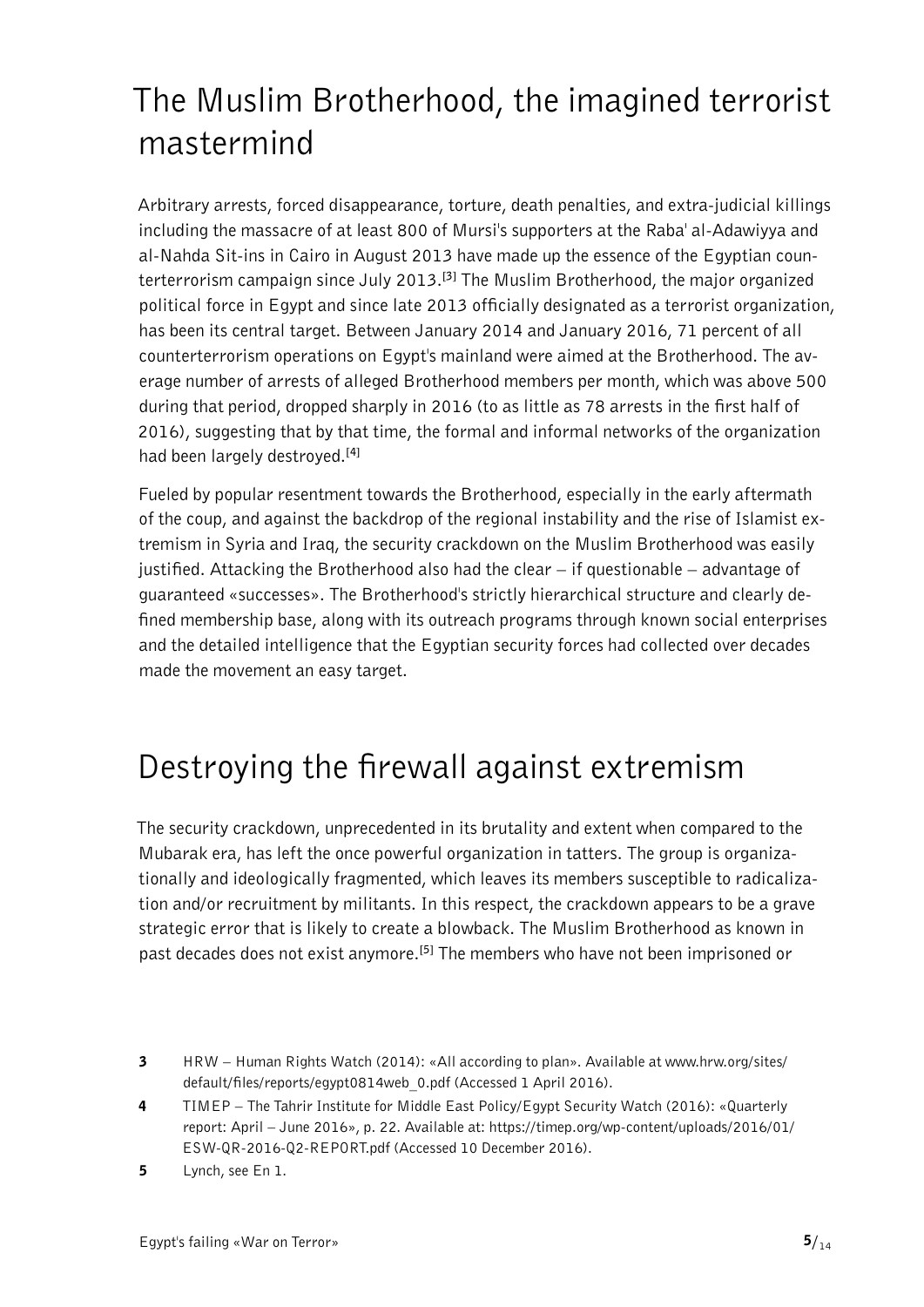killed were forced into hiding or exile (especially in Turkey). The once strictly coordinated hierarchical system now resembles a myriad of individual cells without direct ideological guidance. The Brotherhood has also lost most of its popular base.**[6]** Hundreds of Brotherhood-related social enterprises, a core of its outreach activities, were closed down. The private assets of many Brotherhood members have been confiscated.**[7]**

The massive repressions have also undermined acceptance for the leadership's doctrine of non-violence and its strategy for gradual change,**[8]** leaving the organization groping in the ideological dark. According to observers with inside knowledge, the old guard is increasingly challenged by a younger generation that pushes for «effective action», i.e. selective use of violence as a means of retaliation against state authorities.**[9]** These internal rifts and the ideological paralysis they generate undermine the Brotherhood's traditional capacity to act as a «firewall» that prevents extremist and jihadist groups from gaining ground in those parts of the populace who are potentially responsive to Islamist discourse.**[10]** Either crushed as Brotherhood supporters or co-opted by the regime, such as the Nour Party, the sizeable Egyptian Salafi movement has not stepped into the void, either.**[11]** Hence, the destruction of the Muslim Brotherhood has left the Islamist field open to far more extreme groups, some of which are prone to the use of violence and linked to transnational terrorist organizations such as IS and al-Qaeda.**[12]** All of which makes the Egyptian Islamist scene an ideal recruitment base for militant Jihadi organizations.

Whereas under Mubarak the Brotherhood offered an outlet for non-violent Islamists and competed with al-Qaeda over members, today's Brotherhood is not in the position to control even its own members.**[13]** Disenfranchised members of the Brotherhood, who advocate more radical solutions to the current crisis, become susceptible to the notion of «effective action» offered by militant organizations.**[14]** Although the non-violence doctrine still appears to be a dominant discourse among the Brotherhood membership, Ammar Fayed,

- 6 Ibid.
- 7 Ammar Fayed (2016): «Is the crackdown on the Muslim Brotherhood pushing the group toward violence?» Brookings Institution.Available at [www.brookings.edu/research/is-the-crackdown-on-the](http://www.brookings.edu/research/is-the-crackdown-on-the-muslim-brotherhood-pushing-the-group-toward-violence)[muslim-brotherhood-pushing-the-group-toward-violence](http://www.brookings.edu/research/is-the-crackdown-on-the-muslim-brotherhood-pushing-the-group-toward-violence) (Accessed 22 November 2016).
- 8 Daniel L. Byman and Tamara Cofman Wittes (2014): «Muslim Brotherhood radicalizes», The Brookings Institution. Available at [www.brookings.edu/research/muslim-brotherhood-radicalizes](http://www.brookings.edu/research/muslim-brotherhood-radicalizes) (Accessed 8 December 2016). Lynch, see En 1
- 9 Abdelrahman Ayyash (2015): «The Brotherhood's post-pacifist approach», The Carnegie Endowment for International Peace. Available at: <http://carnegieendowment.org/sada/?fa=60665> (Accessed 7 December 2016).
- 10 Lynch, En 1.
- 11 Ashraf El-Sharif (2015): «Egypt's Salafists at a crossroads», The Carnegie Endowment for International Peace. Available at: [http://carnegieendowment.org/2015/04/29/egypt-s-salafists-at](http://carnegieendowment.org/2015/04/29/egypt-s-salafists-at-crossroads-pub-59928)[crossroads-pub-59928](http://carnegieendowment.org/2015/04/29/egypt-s-salafists-at-crossroads-pub-59928) (Accessed 29 December 2016).
- 12 See also Byman & Wittes, En 9; TIMEP, En. 2.
- 13 Lynch, En 1.
- 14 Ayyash, En. 9.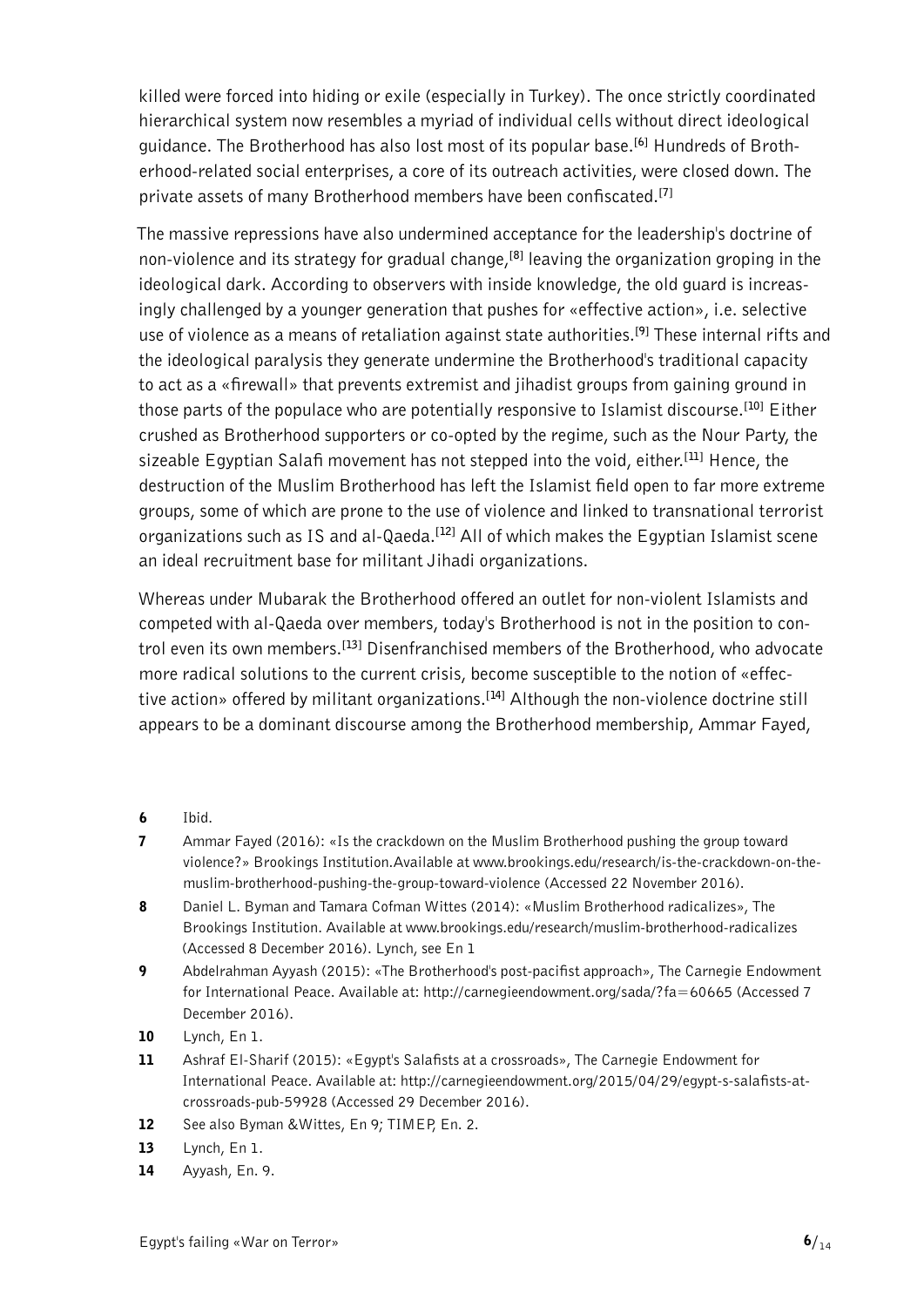<span id="page-6-0"></span>a former activist with the movement, reports that a significant number of disillusioned Brothers took up arms and joined homegrown militant groups.**[15]** Other reports state that a small faction of Brotherhood members has also joined Jihadi groups in Syria.**[16]**

#### Radicalization in the context of the «War on Terror»

The harsh security campaign, which leaves no space for peaceful political participation and tolerates no challenge to al-Sisi's leadership, has also given militant groups a cause to legitimize their violent attacks. They now can appeal to a common sense of injustice shared by many Egyptians.**[17]** «Retaliation to oppression» appears as a legitimate cause. The steep rise in terrorist attacks carried out mostly by a number of newly mushrooming home-grown militant organizations, such as *Ajnad Misr*, the «Allied Popular Resistance Movement», or *Al-Murabitoon* shows the radicalization some Egyptians underwent. According to Egypt Security Watch, the number of terrorist attacks in the Egyptian mainland surged from 109 in 2013 (of which 88 came after Mursi's ouster) to 205 in 2014 and 653 in 2015.**[18]**

Radicalized Egyptians have been also attracted by the regional rise of Jihadi organizations, including IS. The Soufan Group estimates that there are between 600 and 1000 Egyptians who left for Syria and Iraq to join jihadist groups.**[19]** Those numbers may appear low when compared to Tunisia (between 6000 and 7000 fighters in a population of less than 15 percent of that of Egypt), yet the factors that might explain the difference fail to reassure. Travel restrictions for the main transit countries (Libya and Turkey) that were imposed in

- 15 Fayed, En.7.
- 16 Eric Trager (2016): «The flow of Islamist fighters from Egypt to Syria, and the Sisi government's crackdown», The Wall Street Journal. Available at: [www.washingtoninstitute.org/policy-analysis/](http://www.washingtoninstitute.org/policy-analysis/view/the-flow-of-islamist-fighters-from-egypt-to-syria-and-the-sisi-governments) [view/the-flow-of-islamist-fighters-from-egypt-to-syria-and-the-sisi-governments](http://www.washingtoninstitute.org/policy-analysis/view/the-flow-of-islamist-fighters-from-egypt-to-syria-and-the-sisi-governments) (Accessed 28 November 2016).
- 17 TIMEP, En 2, p. 16.
- 18 **TIMEP, En. 4.**
- 19 The Soufan Group (2015): «Foreign fighters. An updated assessment of the flow of foreign fighters into Syria and Iraq». Available at: [http://soufangroup.com/wp-content/uploads/2015/12/TSG\\_](http://soufangroup.com/wp-content/uploads/2015/12/TSG_ForeignFightersUpdate_FINAL3.pdf) [ForeignFightersUpdate\\_FINAL3.pdf](http://soufangroup.com/wp-content/uploads/2015/12/TSG_ForeignFightersUpdate_FINAL3.pdf) (Accessed 12 December 2016). For illustrative accounts of two Egyptians who went to fight in Syria see: Sherif Mohy El Deen(2016): «Youth radicalization in Egypt and the complicated relationship to violence», Arab Reform Initiative, p. 4–5. Available at: [www.arab](http://www.arab-reform.net/en/node/996)[reform.net/en/node/996](http://www.arab-reform.net/en/node/996) (Accessed 12 December 2016).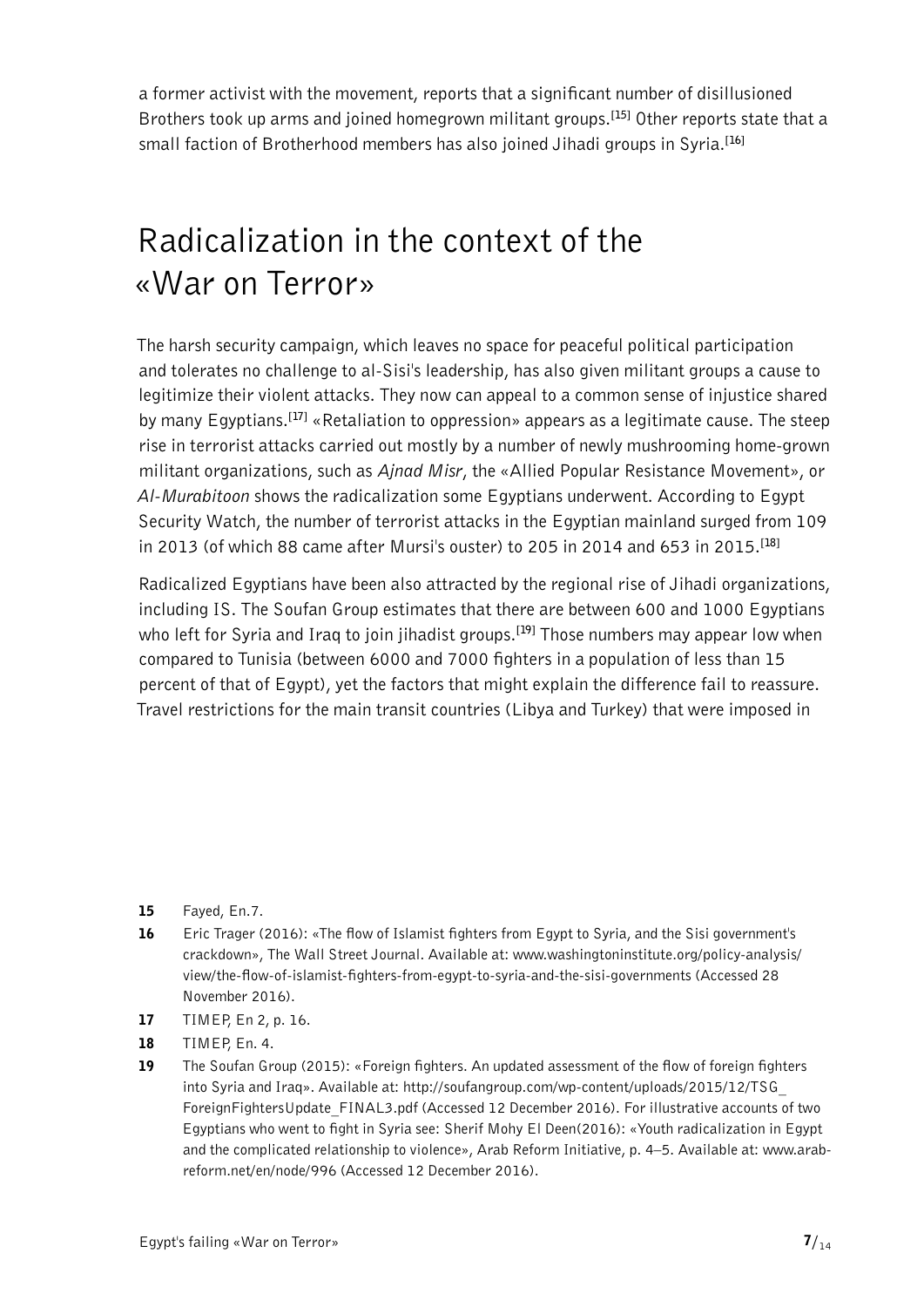<span id="page-7-0"></span>December 2014 and since expanded**[20]** made it difficult for Egyptian Islamists to reach Syria or Iraq. Moreover, the growth of domestic militant organizations may have offered a sufficient outlet for Egyptians ready to take up arms – which may explain the resilience of the Sinai-based IS-affiliate *Wilayat Sinai* despite a high number of reported casualties.

#### Egyptian prisons – incubators of militancy

Egyptian prisons are a ticking security bomb. At a time when Egyptian authorities jail people for as little as a Facebook post, the overcrowded Egyptian prisons with thousands of incarcerated Muslim Brothers, radical Islamists, revolutionary youth, but also genuinely non-political Egyptians, are places of shared grievances. As such they offer excellent conditions for a new generation of extremists to emerge. Based on the accounts of former prisoners radicalization and recruitment efforts by IS are rampant behind Egyptian bars (see also chapter 2 of this publication). IS targets above all younger inmates who appear to be easily susceptible to its radicalization efforts.**[21]** It exploits lack of maturity and ideological firmness, along with disillusionment over the Brotherhood's dealing with the crisis, and the humiliating conditions in the prisons.

By manipulating Islamic narratives and exaggerating IS' successes, recruiters take advantage of the poor religious education and frustration of the prisoners, for whom IS becomes a savior-warrior.**[22]** As far as prisoners' accounts suggest, the prison authorities appear not overly concerned about these efforts. IS militants, Jihadis, Muslim Brotherhood members,

- 20 Al-Arabiyya (2014): «Egypt restricts travel to Turkey to «limit terrorism recruitment». Available at: [http://english.alarabiya.net/en/News/middle-east/2014/12/08/Egypt-restricts-travel-to-Turkey-to](http://english.alarabiya.net/en/News/middle-east/2014/12/08/Egypt-restricts-travel-to-Turkey-to-limit-terrorism-recruitment-.html)[limit-terrorism-recruitment-.html](http://english.alarabiya.net/en/News/middle-east/2014/12/08/Egypt-restricts-travel-to-Turkey-to-limit-terrorism-recruitment-.html) (Accessed 10 December 2016). Egyptian Streets (2015): «Egypt tightens security restraints on travel to nine more countries». Available at: [http://egyptianstreets.](http://egyptianstreets.com/2015/08/27/egypt-tightens-security-restraints-on-travel-to-9-more-countries) [com/2015/08/27/egypt-tightens-security-restraints-on-travel-to-9-more-countries](http://egyptianstreets.com/2015/08/27/egypt-tightens-security-restraints-on-travel-to-9-more-countries) (Accessed 10 December 2016). The travel restrictions have been, however, applied also against human rights activists, opposition figures and others. See HRW – Human Rights Watch (2015): «Egypt: scores barred traveling». Available at: [www.hrw.org/news/2015/11/01/egypt-scores-barred-traveling](http://www.hrw.org/news/2015/11/01/egypt-scores-barred-traveling) (Accessed 10 December 2016).
- 21 Fadel, Leila (2016): «As Egypt's jails fill, growing fears of a rise of radicalization», National Public Radio. Available at: [www.npr.org/sections/parallels/2016/08/24/491170122/as-egypts-jails-fill](http://www.npr.org/sections/parallels/2016/08/24/491170122/as-egypts-jails-fill-growing-fears-of-a-rise-in-radicalization)[growing-fears-of-a-rise-in-radicalization](http://www.npr.org/sections/parallels/2016/08/24/491170122/as-egypts-jails-fill-growing-fears-of-a-rise-in-radicalization); see also <http://egyptwatch.info/isis-prisons-says-prisoner> (Accessed 10 December 2016).
- 22 Egypt Watch (2016): «Welcome to Tora, a government centre for recruiting ISIS fighters. Available at: <http://egyptwatch.info/reports/welcome-tora-government-centre-recruiting-isis-fighters>(Accessed 10 December 2016).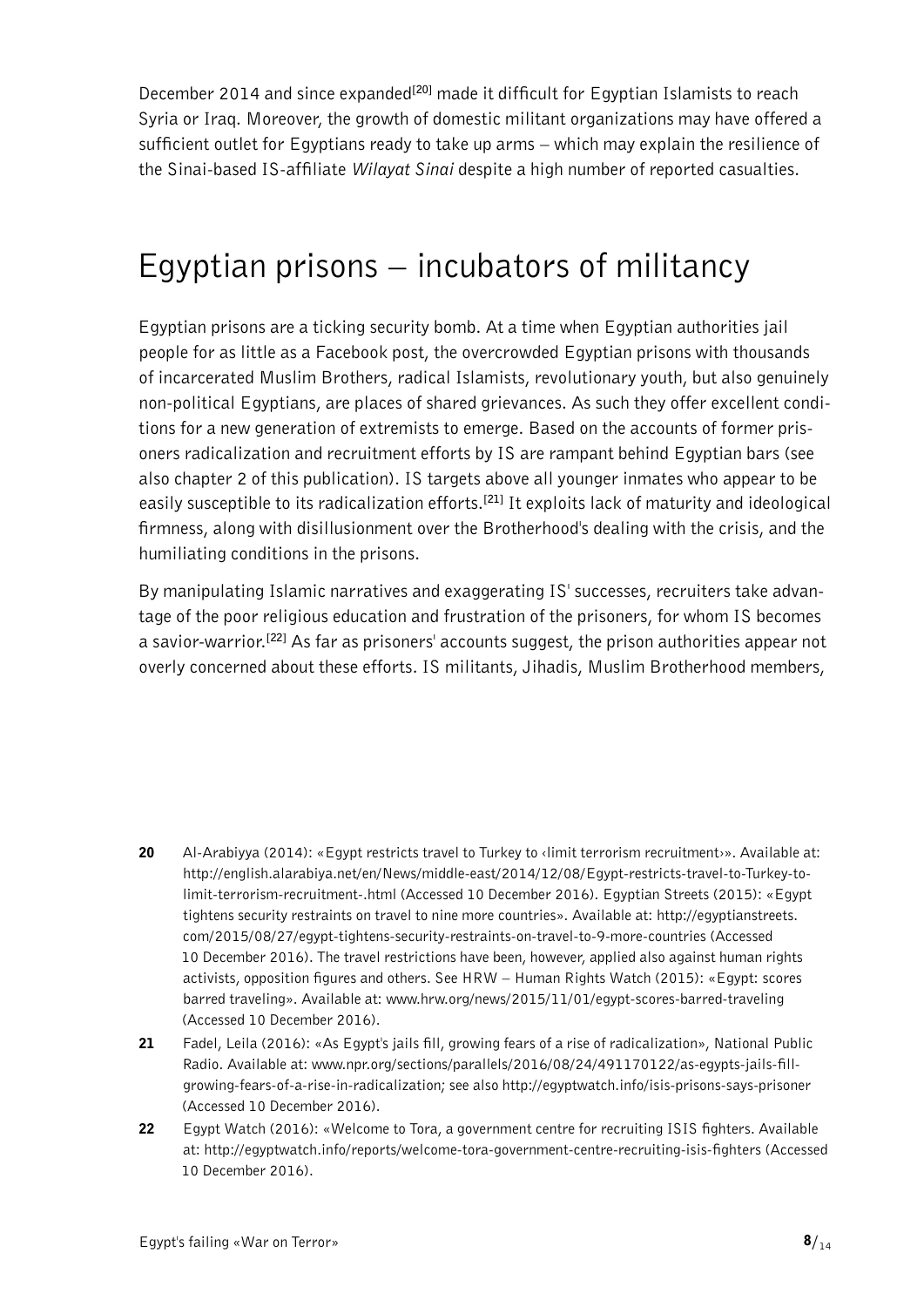<span id="page-8-0"></span>secular revolutionaries as well as a large number of young people imprisoned by mistake share the same cells which considerably facilitates radicalization.**[23]**

### The rise of the Egyptian branch of the Islamic State

The security crackdown on the Muslim Brotherhood encouraged the Jihadi organization Ansar Bayt Al-Maqdis (ABM) to focus on targeting the Egyptian state. Despite deep ideological differences with the Brotherhood, for the extremists deploying a rhetoric and practice of «retribution» held the prospect of breaking into the Islamist mainstream and garner support and recruits from the debris of their organization. Dozens of attacks on security officials and institutions in Northern Sinai are claimed by the group, in addition to bombings and assassinations on the mainland, including the attempted assassination of Interior Minister Mohamed Ibrahim in September 2013.**[24]**

In November 2014, ABM pledged allegiance to IS and became known as *Wilayat Sinai* («Province Sinai», WS) of the self-declared Islamic State. Initially, that step occurred along with an ideological schism between IS supporters and al-Qaeda loyalists, which weakened the group as the latter faction split off to found a new formation known as *al-Murabitoon*. The remainder of the group, however, has improved its capabilities remarkably since. Operations have grown bolder. In July 2015 WS attempted to seize Sheikh Zuwayyid, a Bedouin town on the border with the Gaza Strip, by coordinated raids on at least five military checkpoints and a police station. 70 soldiers and civilians were left dead.**[25]** A few days later the group claimed responsibility for the bombing of the Italian consulate in Cairo. Apart from attacking security officials and facilities with mounting frequency and lethal impact, the newly re-branded group has increasingly attacked civilians, too.**[26]** In addition, beheadings of Sinai residents accused of acting as informants has become a

- 23 Ibid.; Elliott Abrams (2015): «Is Egypt's president creating more terrorists than he's stopping?», The Atlantic. Available at: [www.theatlantic.com/international/archive/2015/08/egypt-sisi-terrorism](http://www.theatlantic.com/international/archive/2015/08/egypt-sisi-terrorism-muslim-brotherhood/401792)[muslim-brotherhood/401792](http://www.theatlantic.com/international/archive/2015/08/egypt-sisi-terrorism-muslim-brotherhood/401792) (Accessed 10 December).
- 24 Helena Burgrova (2016): «Insecurity in Sinai and beyond. Why the Egyptian counterterrorism strategy is failing», DGAP Kompakt, No. 1. Available at [https://dgap.org/en/article/](https://dgap.org/en/article/getFullPDF/27538) [getFullPDF/27538](https://dgap.org/en/article/getFullPDF/27538) (Accessed 28 November 2016).
- 25 Erin Cunningham, and Loveday Morris, (2015): «Militants launch major assault in Egypt's Sinai», The Washington post. Available at: [www.washingtonpost.com/world/middle\\_east/militants-launch](http://www.washingtonpost.com/world/middle_east/militants-launch-major-assault-in-egypts-sinai-peninsula/2015/07/01/ceeff24d-67fc-4b14-88f7-f594c8dc3c53_story.html?utm_term=.24088565f9e0)[major-assault-in-egypts-sinai-peninsula/2015/07/01/ceeff24d-67fc-4b14-88f7-f594c8dc3c53\\_story.](http://www.washingtonpost.com/world/middle_east/militants-launch-major-assault-in-egypts-sinai-peninsula/2015/07/01/ceeff24d-67fc-4b14-88f7-f594c8dc3c53_story.html?utm_term=.24088565f9e0) [html?utm\\_term=.24088565f9e0](http://www.washingtonpost.com/world/middle_east/militants-launch-major-assault-in-egypts-sinai-peninsula/2015/07/01/ceeff24d-67fc-4b14-88f7-f594c8dc3c53_story.html?utm_term=.24088565f9e0) (Accessed 10 December 2016); BBC (2015): «Egypt's Sinai rocked by wave of deadly attacks». Available at: [www.bbc.com/news/world-middle-east-33340458](http://www.bbc.com/news/world-middle-east-33340458) (Accessed 10 December 2016).
- 26 TIMEP, En. 4.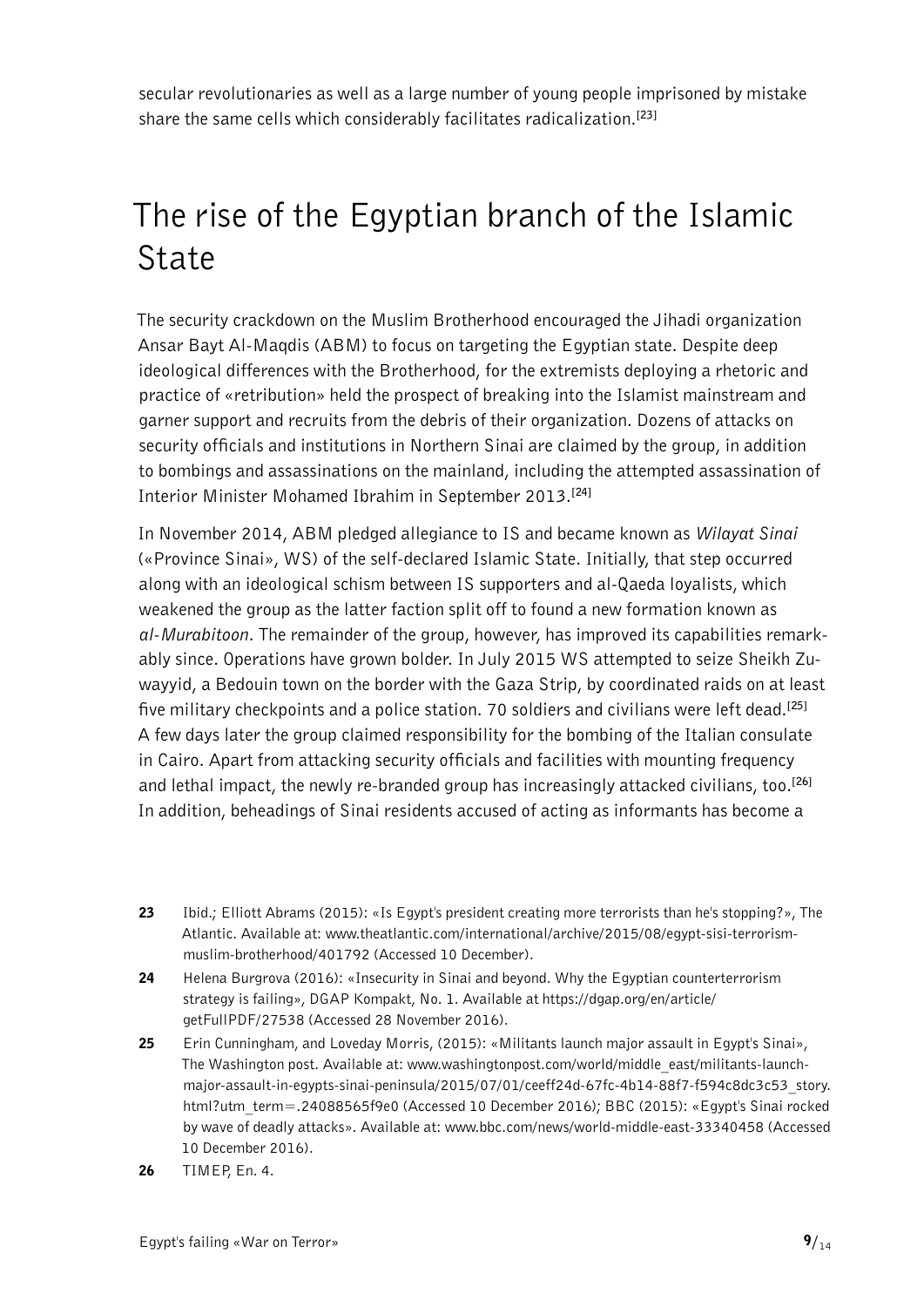<span id="page-9-0"></span>routine practice to deter locals from cooperating with the authorities.**[27]** Perhaps the most high-profile attack claimed by WS has been the downing of a Russian passenger plane en route from Sharm el-Sheikh in October 2015, which killed all 224 passengers and crew on board. According to WS, the attack came as retaliation against Russia's involvement in the war in Syria. It also delivered another major blow to Egypt's already suffering tourism sector. Tourist arrivals shrank by almost 50 percent in the wake of the attack and have yet to recover.**[28]** Despite massive counterterrorism operations targeting Sinai militants, WS continues to carry out attacks destabilizing the country. According to Egypt Security Watch the group has claimed to have carried out 251 attacks in Northern Sinai in the first half of 2016, raising the average of attacks per month to 48, compared to 28 per month in the last half of 2015.**[29]** The believed logistical and operational WS connection with the IS stronghold in Libya based on a network of small fishing boats supplying the Sinai militants with money, weapons, and most likely also fighters, is thought to have played a role in the rise of ABM/WS activities.**[30]**

#### Sinai – between Terrorism and Insurgency

In Northern Sinai, the Egyptian authorities have failed to secure the support of the local, mostly Bedouin, population, in their fight against the Jihadis. This failure stems from the damages that the campaign inflicts on local communities, and from a long legacy of neglect that informs their attitudes towards state authorities. Cairo-based rulers have always viewed Sinai as a security buffer zone between the mainland and Israel, inhabited by a population that cannot be trusted. Since Israel's withdrawal from Sinai in 1982, little money and effort has been spent to develop the area except for the tourist resorts in the southern coastal areas. The local Bedouin population, routinely portrayed as criminals, smugglers, and/or militants by the media, are not allowed to profit from the revenues of the tourism sector in the seaside resorts. Due to prevalent employment discrimination, the majority of jobs in the tourism sector are assigned to non-Sinai Egyptians. Bedouins are also banned

<sup>27</sup> Mokhtar Awad (2016): «IS in the Sinai». In Katherine Bauer (Ed.): «Beyond Syria and Iraq. Examining Islamic State provinces», pp. 12–17. Available at: [www.washingtoninstitute.org/uploads/](http://www.washingtoninstitute.org/uploads/Documents/pubs/PolicyFocus149_Bauer.pdf) [Documents/pubs/PolicyFocus149\\_Bauer.pdf](http://www.washingtoninstitute.org/uploads/Documents/pubs/PolicyFocus149_Bauer.pdf) (Accessed 21 November 2016).

<sup>28</sup> Trading Economics: Egypt tourist arrivals. Available online at [www.tradingeconomics.com/egypt/](http://www.tradingeconomics.com/egypt/tourist-arrivals) [tourist-arrivals](http://www.tradingeconomics.com/egypt/tourist-arrivals) (Accessed 26 November 2016).

<sup>29</sup> TIMEP, En. 4.

<sup>30</sup> Awad, En. 28.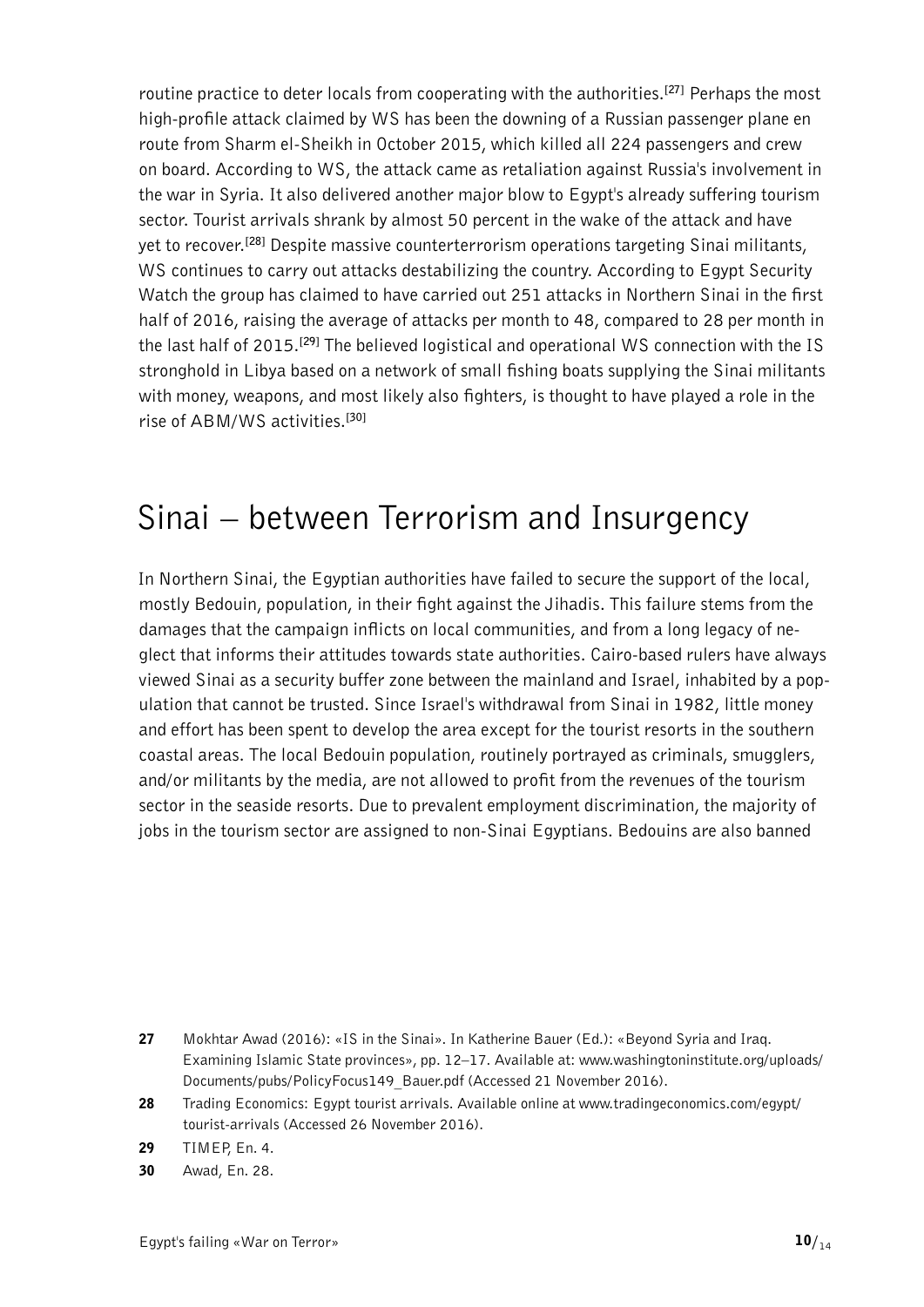from owning land or joining the armed forces.**[31]** It is thus not surprising that Sinai Bedouins do not identify with the state as strong as Egyptians on the mainland.**[32]**

Several waves of heavy-handed security campaigns have alienated the local population further. Northern Sinai has effectively been turned into a war zone where the civilian population is trapped. Tanks, helicopters, F-16 jets, and military check-points supported by harsh measures including up to 16-hour curfews, shoot-to-kill policy, and arbitrary house searches have constituted the essence of the counterterrorism campaign in Sinai. Shelling, missile attacks and air strikes conducted by the Egyptian forces at believed militant targets and hideouts come at a high price for Sinai inhabitants.**[33]** Between July 2015 and July 2016 the Egyptian authorities reported 2,529 alleged terrorists killed and 2,481 arrested in Northern Sinai only. These numbers contradict the estimates of the number of militants operating in the area, which do not exceed 1,000,**[34]** and are further belied by the fact that they failed to stop further attacks. Thus, it appears likely that these numbers are inflated by adding victims who are actually not militants. As noted by human rights activists, a number of civilians, especially in the counterterrorism context in the Northern Sinai, is postmortem declared to be «terrorists» to legitimize the extra-judicial character of their death.**[35]** Destruction of houses and agricultural land, forced evictions, mass arrests, arbitrary detention, and torture**[36]** have further contributed to create an overwhelming impression that the purpose is collective punishment rather than providing security. The Egyptian authorities are not trusted. The state symbolizes violence. So do the security forces deployed to counter terrorists, who the locals view as occupiers rather than protectors.**[37]**

The sweeping security measures notwithstanding, the militants have not been defeated. From a security perspective, the estrangement of the Bedouin and their resentment against the Egyptian authorities goes a long way to explain this failure. It is estimated that up to

- 31 Nada El-Kouny (2013): «Egypt's Sinai Peninsula: From liberation to neglect», Al-Ahram Online. Available at: [http://english.ahram.org.eg/NewsContent/1/64/70048/Egypt/Politics-/Egypts-Sinai-](http://english.ahram.org.eg/NewsContent/1/64/70048/Egypt/Politics-/Egypts-Sinai-Peninsula-From-liberation-toneglect.aspx)[Peninsula-From-liberation-toneglect.aspx](http://english.ahram.org.eg/NewsContent/1/64/70048/Egypt/Politics-/Egypts-Sinai-Peninsula-From-liberation-toneglect.aspx) (Accessed 29 December 2016).
- 32 Ahmed Awadallah, The Stateless People of Egypt, Global Voices, 16 October 2012, Available at <https://globalvoices.org/2012/10/16/egypt-the-stateless-people-of-egypt>(Accessed 8 February 2017). See also Heba Afify (2015): «The cost of the Sinai war», Mada Masr. Available at: [www.madamasr.](http://www.madamasr.com/en/2015/09/15/feature/politics/the-cost-of-the-sinai-war) [com/en/2015/09/15/feature/politics/the-cost-of-the-sinai-war](http://www.madamasr.com/en/2015/09/15/feature/politics/the-cost-of-the-sinai-war) (Accessed 11 December 2016).
- **33** Afify, En. 33.
- 34 TIMEP, En. 4, p. 21.
- 35 Taha Sakr (2016): «North Sinai: Egypt's silenced land», Daily News Egypt. Available at [www.](http://www.dailynewsegypt.com/2016/05/03/north-sinai-egypts-silenced-land) [dailynewsegypt.com/2016/05/03/north-sinai-egypts-silenced-land](http://www.dailynewsegypt.com/2016/05/03/north-sinai-egypts-silenced-land) (Accessed 25 July 2016). Maha Abdel Azim (2016): «At least 2100 killed in Egypt's North Sinai in 2015», Egyptian Streets. Available at [http://egyptianstreets.com/2016/03/13/at-least-2100-killed-in-egypts-north-sinai](http://egyptianstreets.com/2016/03/13/at-least-2100-killed-in-egypts-north-sinai-in-2015)[in-2015](http://egyptianstreets.com/2016/03/13/at-least-2100-killed-in-egypts-north-sinai-in-2015) (Accessed 25 August 2016).
- 36 Al-Monitor (2015): «Sinai residents feel betrayed by Egyptian media». Available at: [www.almonitor.](http://www.almonitor.com/pulse/en/contents/articles/originals/2015/02/egypt-media-biased-sinai-residents-terrorism-army.html#) [com/pulse/en/contents/articles/originals/2015/02/egypt-media-biased-sinai-residents-terrorism](http://www.almonitor.com/pulse/en/contents/articles/originals/2015/02/egypt-media-biased-sinai-residents-terrorism-army.html#)[army.html#](http://www.almonitor.com/pulse/en/contents/articles/originals/2015/02/egypt-media-biased-sinai-residents-terrorism-army.html#) (Accessed 1 December 2016).
- 37 TIMEP, En.2.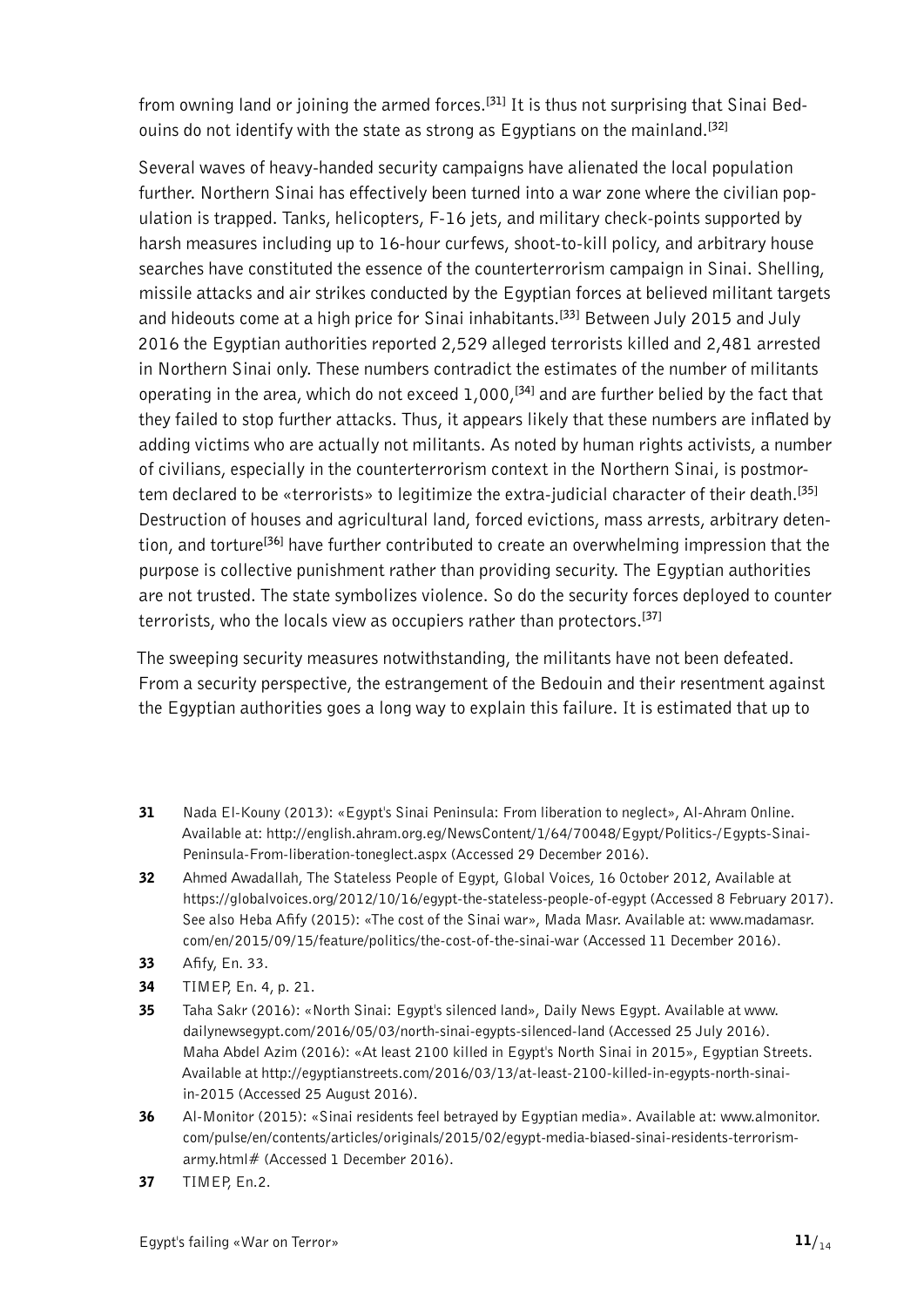<span id="page-11-0"></span>300 Sinai residents joined the ranks of the militants.**[38]** Given their knowledge of the local terrain, including hideouts in mountainous areas and the tunnel infrastructure linking the area to the Gaza Strip, as well as their local bonds, they represent a significant asset that enhances the logistical and operational capabilities of the militants.

The current regional developments are likely to pose an additional challenge to Egypt's counterterrorism efforts. The recent IS defeat in the Libyan Sirte, which was considered to be the central IS outpost in Northern Africa, might increase the pertinence of the Sinai IS-branch as an alternative base. IS's ongoing retreat from its Syrian and Iraqi strongholds may also expedite the return of Egyptian jihadists equipped with combat know-how and radical views. All of which may likely radicalize the Egyptian militant scene and escalate violence even further.

### Policy recommendations

Counterterrorism will be an essential part of the mutual cooperation between Germany and Egypt as stipulated in the security agreement (Sicherheitsabkommen) signed in July 2016.**[39]**Policy makers need to be aware of the liabilities that come with such cooperation, including the eventuality that German agencies may become unwitting enablers of abusive practices. From a strategic perspective, the challenge will be to provide support for Egyptian counterterrorism efforts while mitigating the detrimental effects of the current strategy and its negative implications for human rights and political freedoms. With this in mind, the following steps/policies are recommended:

- The terrorist threat in Egypt is tangible and, given the involvement of transnational terrorist organizations, not an exclusively domestic issue. It is therefore important for Germany to support legitimate counterterrorism efforts conducted by the Egyptian authorities.
- Such cooperation needs to be alert to and avoid becoming entangled in the current tendency to exploit a discourse of counterterrorism for political ends.

39 Drucksache des Deutschen Bundestages 18/9965 vom 13. 10. 2016: «Antwort der Bundesregierung auf die kleine Anfrage der Abgeordneten Andrej Hunko, Wolfgang Gehrcke, Sevim Dağdelen, weiterer Abgeordneter und der Fraktion DIE LINKE», Available at: [http://dip21.bundestag.de/dip21/](http://dip21.bundestag.de/dip21/btd/18/099/1809965.pdf) [btd/18/099/1809965.pdf](http://dip21.bundestag.de/dip21/btd/18/099/1809965.pdf) (Accessed 29 December 2016).

<sup>38</sup> The estimate is based on the guess of one Tarabin leader. See Ahmed Mohamed Hassan and Yara Bayoumi, (2015): «Special Report: Bedouins drawn into Egypt's Islamist fight», Reuters. Available at: [www.reuters.com/article/2015/07/15/us-egypt-islam-sinai-specialreport](http://www.reuters.com/article/2015/07/15/us-egypt-islam-sinai-specialreport-idUSKCN0PP0UD20150715)[idUSKCN0PP0UD20150715](http://www.reuters.com/article/2015/07/15/us-egypt-islam-sinai-specialreport-idUSKCN0PP0UD20150715) (Accessed 11 December 2016).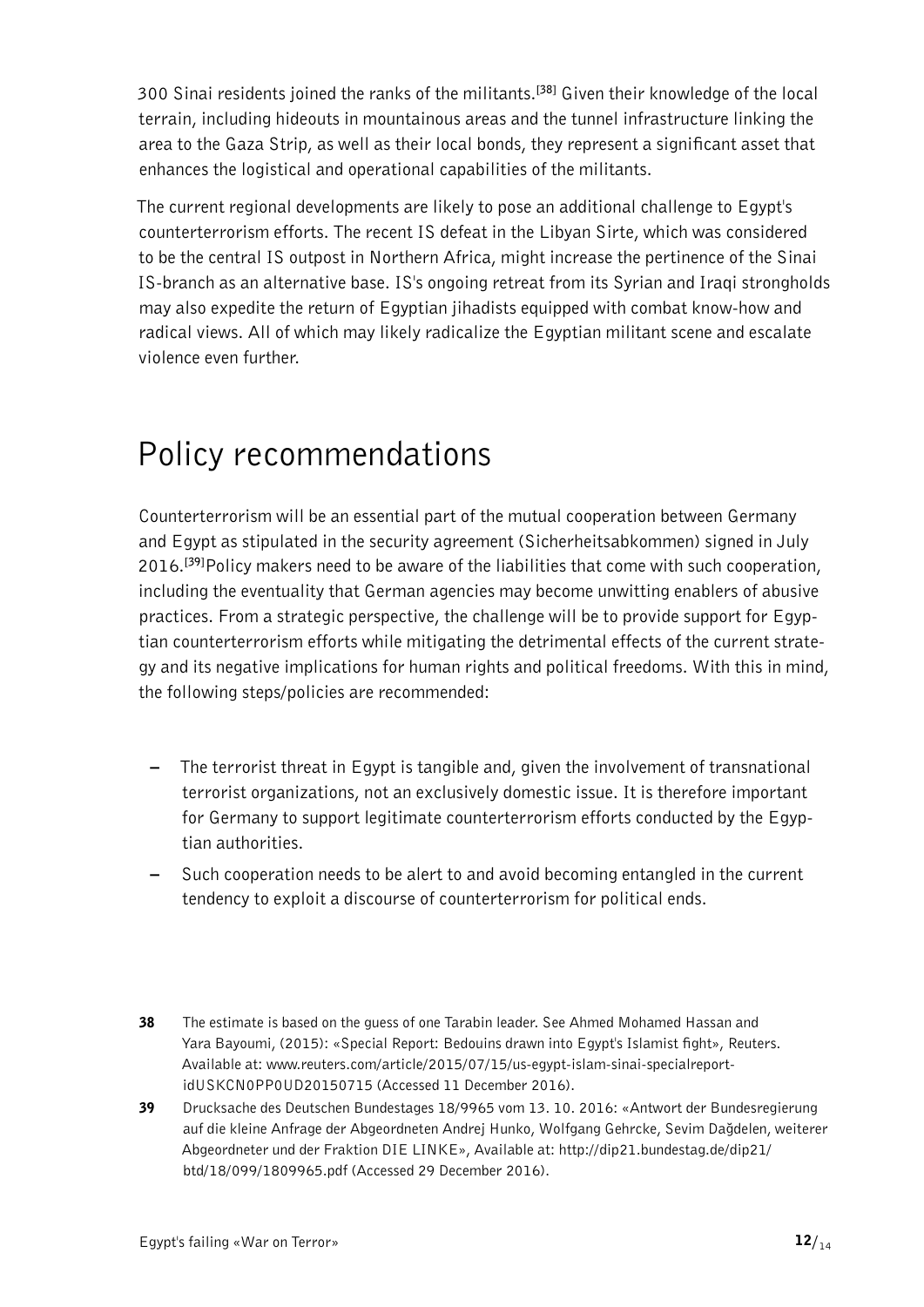- While highly problematic from a human rights perspective, Egypt's counterterrorism efforts are also counterproductive in terms of effective security. They have arguably produced more enemies than they contained. In the framework of the security cooperation, German policymakers must impress on their Egyptian counterparts that providing channels and platforms for the peaceful expression of dissent must be an essential part of any sustainable security response.
- The overcrowded Egyptian prisons are liable to become a breeding ground for extremism and radicalization. Germany should discreetly lobby Egypt to improve the disastrous prison conditions and to release political prisoners to counteract these tendencies. There is also a potential for both countries to exchange existing know-how on how to address Islamist radicalization in prisons.
- With regard to the alarming situation in Northern Sinai, it appears essential that the Egyptian authorities move from a counterterrorism approach focused on repression to a counterinsurgency strategy that prioritizes (re)building the trust of the local population and strives to separate terrorist groups from communities with legitimate grievances. German policymakers may facilitate such a transition by holding out concrete support for infrastructural and development projects that improve services and provide employment for the local population.
- To repair relations between local communities and the government, Germany may offer support and know-how in conflict mediation efforts through specialized organizations with relevant experience.